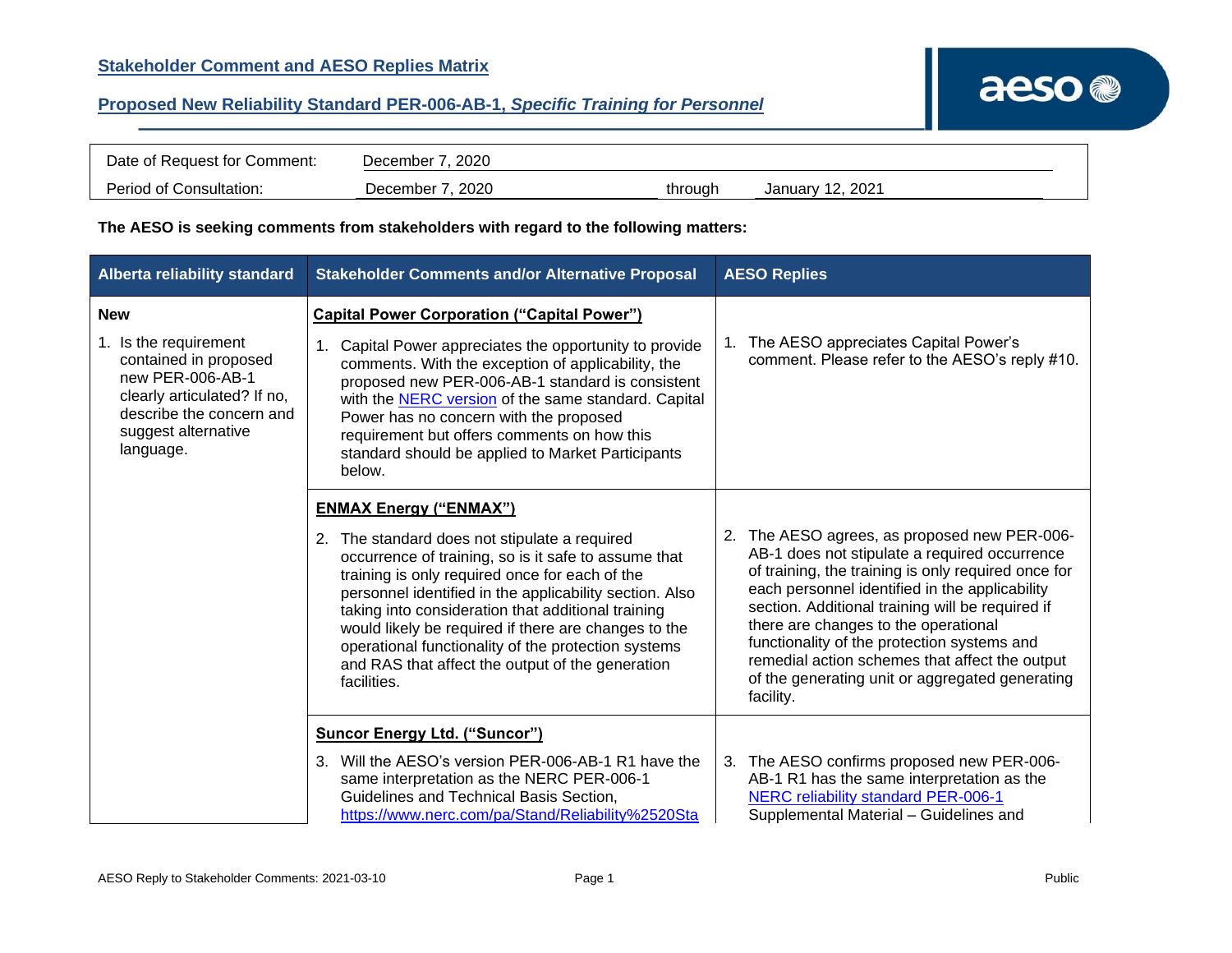

|  | ndards/PER-006-1.pdf. If yes, will the AESO adopt                                                                                                                                                                                                                                                                                                                                                                                                | Technical Basis section.                                                                                                                                                                                                                                                                                                                                                                                                                                                                                                                                                                                                                                                                                    |
|--|--------------------------------------------------------------------------------------------------------------------------------------------------------------------------------------------------------------------------------------------------------------------------------------------------------------------------------------------------------------------------------------------------------------------------------------------------|-------------------------------------------------------------------------------------------------------------------------------------------------------------------------------------------------------------------------------------------------------------------------------------------------------------------------------------------------------------------------------------------------------------------------------------------------------------------------------------------------------------------------------------------------------------------------------------------------------------------------------------------------------------------------------------------------------------|
|  | same guidelines and technical basis in an ID<br>document and post on the AESO website? If not,<br>please advise variance from the guidance that the<br>NERC provided.                                                                                                                                                                                                                                                                            | The AESO intends to post an information<br>document associated with proposed new<br>PER-006-AB-1 that references the NERC<br>PER-006-1 Supplemental Material - Guidelines<br>and Technical Basis section as an appropriate<br>guideline to follow in applying proposed new<br>PER-006-AB-1.                                                                                                                                                                                                                                                                                                                                                                                                                 |
|  | 4. If the entity complied with the older version<br>PRC-001-AB1-1 R1 that required similar training,<br>does this mean that by using the same type of<br>training and evidence, the entity will meet<br>compliance requirements for PER-006-AB-1 R1?                                                                                                                                                                                             | 4. If the previous training provided under<br>PRC-001-AB1-1 R1 meets the requirement and<br>measure for R1 in proposed new PER-006-AB-1<br>and the appropriate evidence is available, then<br>the entity will have met requirement R1 in<br>proposed new PER-006-AB-1. Please be<br>mindful of any changes to the operational<br>functionality of the protection systems and<br>remedial action schemes that affect the output<br>of the generating unit of aggregated generating<br>facility as training will also be required for<br>changes to these protection systems and<br>remedial action schemes.                                                                                                  |
|  | 5. Is it sufficient to train Transmission and Distribution<br>(T&D) personnel instead of generator operators (i.e.<br>Power Engineers, Boiler Operators)? Only T&D<br>personnel are responsible for operation and<br>maintenance of protection systems of generating<br>unit's. If there are any trips/alarms related to<br>generator protection systems, they are addressed by<br>T&D personnel and not specifically by generator<br>operators. | 5. No, it is not sufficient to train transmission and<br>distribution personnel instead of the operators of<br>the generating unit or aggregated generating<br>facility. Proposed new PER-006-AB-1 requires<br>the training of personnel who are responsible for<br>the real time control of a generating unit or<br>aggregated generating facility and who directly<br>or indirectly receives operating instructions from<br>the ISO or operator of a transmission facility.<br>The purpose of proposed new PER-006-AB-1 is<br>to ensure that personnel are trained on specific<br>topics essential to reliability to perform or<br>support real time operations of the<br>interconnected electric system. |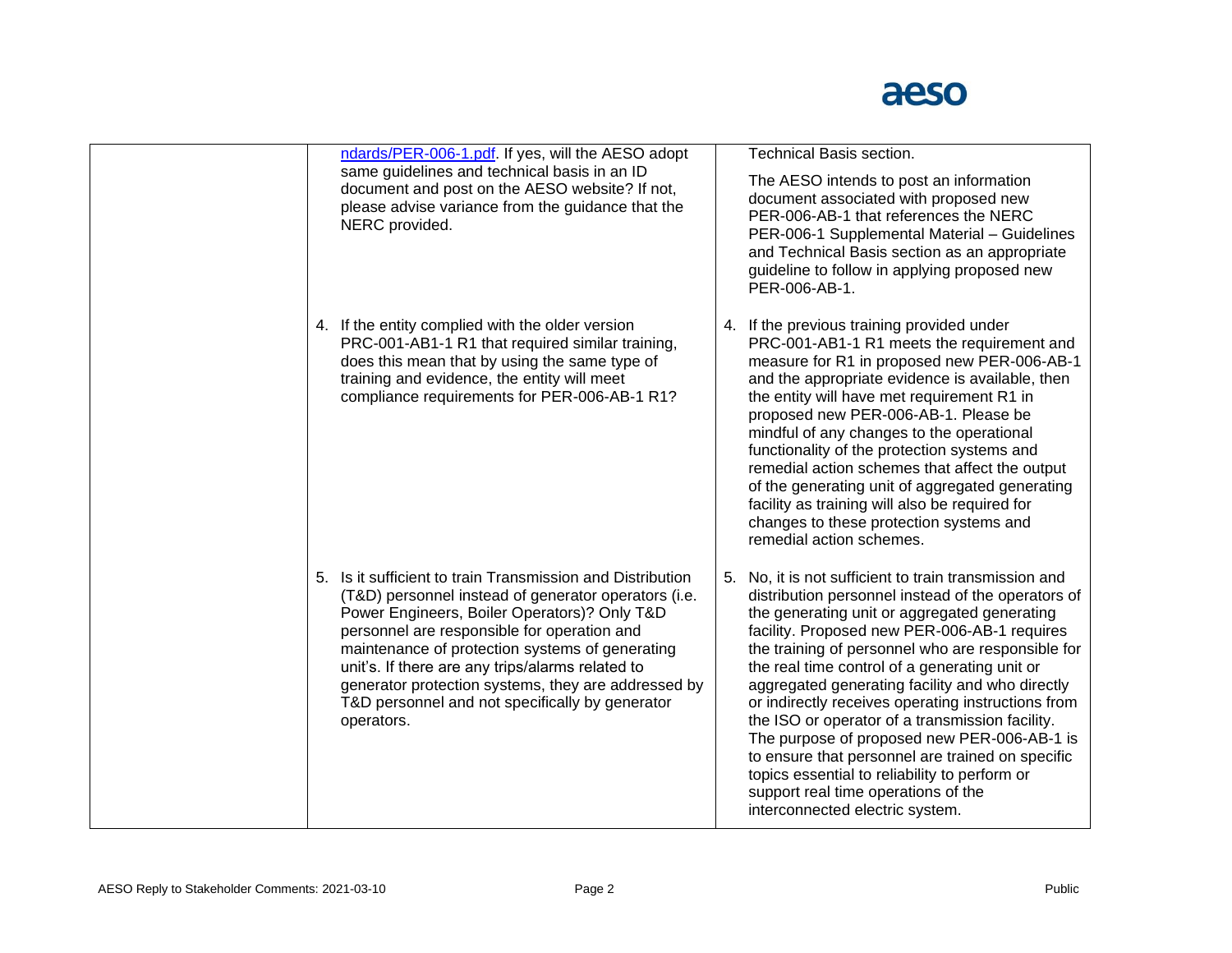

| 6. The proposed 4 full calendar quarters<br>implementation plan (from the approval by the<br>Commission) may not be adequate to meet the<br>compliance timeline given the current COVID19<br>situation and budget limitations. Even though this<br>requirement is similar to the previous PRC-001-AB1-<br>1 R1, we will need to review/modify the training<br>materials, develop training modules, revise internal<br>procedures and re-train the operators. We propose 8<br>full calendar quarters to allow more flexibility to meet<br>compliance. | 6. The AESO respects the challenges that market<br>participants may be facing and trusts that the<br>recommended 8 full calendar quarters is what is<br>required to become compliant with proposed<br>new PER-006-AB-1.<br>The AESO will amend the proposed effective<br>date for proposed new PER-006-AB-1.<br>Please note, the AESO has set the effective<br>date in Appendix 1, for the addition of new<br>generating units and aggregated generating<br>facilities, as "no less than 4 full calendar<br>quarters after the date of notice". |
|------------------------------------------------------------------------------------------------------------------------------------------------------------------------------------------------------------------------------------------------------------------------------------------------------------------------------------------------------------------------------------------------------------------------------------------------------------------------------------------------------------------------------------------------------|-------------------------------------------------------------------------------------------------------------------------------------------------------------------------------------------------------------------------------------------------------------------------------------------------------------------------------------------------------------------------------------------------------------------------------------------------------------------------------------------------------------------------------------------------|
| <b>TransAlta Corporation ("TransAlta")</b><br>7. TransAlta would like to request additional guidance<br>from the AESO around which roles are required to<br>receive the training; for instance, more definition<br>around the term "personnel who are responsible for<br>the real time control of" a generating unit, etc., would<br>greatly assist us in clarifying which roles can be<br>considered in-scope for completing the training.                                                                                                          | 7. The AESO supports the use of the<br>Supplemental Material - Guidelines and<br>Technical Basis section of the NERC reliability<br>standard PER-006-1 which TransAlta may find<br>to be helpful. The AESO does not believe<br>further clarification in proposed new PER-006-<br>AB-1 regarding personnel who are responsible<br>for the real time control of a generating unit is<br>required.                                                                                                                                                 |
| 8. TransAlta notes one of the differences between<br>NERC's PER-006-1 and proposed PER-006-AB-1 is<br>the threshold of 5MW MARP, versus 67.5MW as per<br>NERC's BES definition. In the interest of being<br>consistent with NERC TransAlta is supportive to<br>recommend the AB version to be aligned with<br>NERC's at 67.5MW.                                                                                                                                                                                                                      | The AESO has given further consideration to<br>8.<br>the proposed threshold for the applicability of<br>proposed new PER-006-AB-1. The AESO has<br>amended the applicability of proposed new<br>PER-006-AB-1 to apply at the bulk electric<br>system level with the ability for the AESO to<br>apply proposed new PER-006-AB-1 to non-bulk<br>electric system generating units and aggregated<br>generating facilities that it determines necessary<br>for the reliable operation of the interconnected<br>electric system.                     |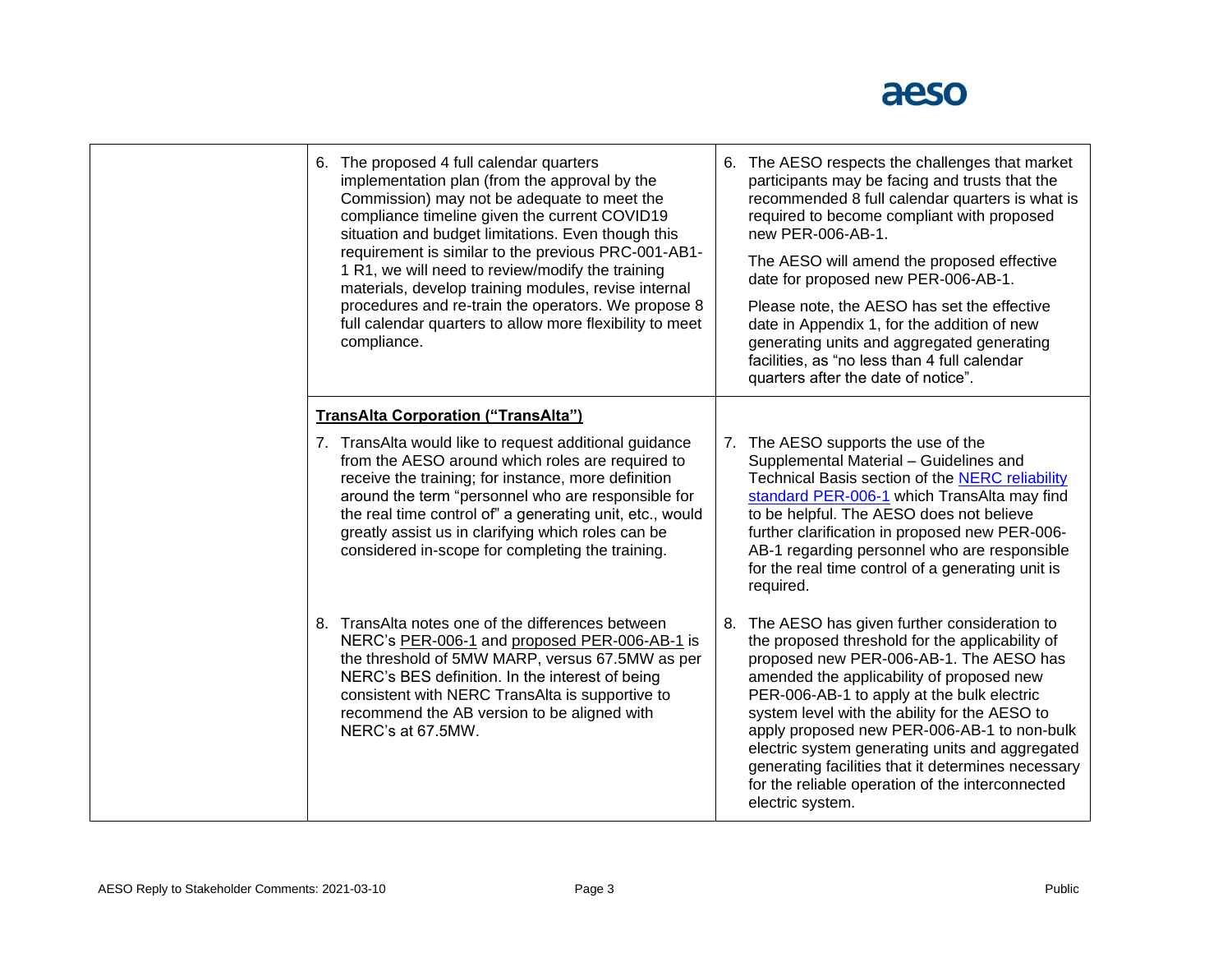

|                                                                                                                 | 9. the proposed PER-006-AB-1 is silent on the<br>frequency such training is to be completed. If PER-<br>006 applies to one-time situations such as<br>onboarding of new personnel, or as new elements<br>are added to be trained, then please add language to<br>clarify in the ARS, or include in an Information<br>Document.                                                                                                                                                                                                                                                                                                                                                                                                                                                                                                                                                                                                                                                                                                                                                                                                                                   | 9. Please refer to the AESO's reply #2. The AESO<br>supports the use of the Supplemental Material -<br>Guidelines and Technical Basis section in<br>NERC reliability standard PER-006-1 as an<br>appropriate guideline to follow in applying<br>proposed new PER-006-AB-1. The<br>Supplemental Material - Guideline and<br>Technical Basis section addresses the                                                                                                                                                                                                                                                                                                                                                                                  |
|-----------------------------------------------------------------------------------------------------------------|------------------------------------------------------------------------------------------------------------------------------------------------------------------------------------------------------------------------------------------------------------------------------------------------------------------------------------------------------------------------------------------------------------------------------------------------------------------------------------------------------------------------------------------------------------------------------------------------------------------------------------------------------------------------------------------------------------------------------------------------------------------------------------------------------------------------------------------------------------------------------------------------------------------------------------------------------------------------------------------------------------------------------------------------------------------------------------------------------------------------------------------------------------------|---------------------------------------------------------------------------------------------------------------------------------------------------------------------------------------------------------------------------------------------------------------------------------------------------------------------------------------------------------------------------------------------------------------------------------------------------------------------------------------------------------------------------------------------------------------------------------------------------------------------------------------------------------------------------------------------------------------------------------------------------|
|                                                                                                                 |                                                                                                                                                                                                                                                                                                                                                                                                                                                                                                                                                                                                                                                                                                                                                                                                                                                                                                                                                                                                                                                                                                                                                                  | periodicity of training.                                                                                                                                                                                                                                                                                                                                                                                                                                                                                                                                                                                                                                                                                                                          |
| 2. Do you have any<br>additional comments<br>regarding proposed new<br>PER-006-AB-1? If yes,<br>please specify. | <b>Capital Power</b><br>10. According to NERC, generating units connected to<br>the transmission system below 100kV are not part of<br>the Bulk Electric System (BES) and are, therefore,<br>not applicable to NERC Reliability Standards. Based<br>on NERC's Rules of Procedure <sup>1</sup> , including entities<br>that are not part of BES within the scope of the<br>NERC Reliability Standards is disproportionate to<br>their impact and risk to the reliable operation of the<br>interconnected BES.<br>The AESO defines the BES using the same 100kV<br>threshold as NERC, yet unlike NERC the AESO<br>does not use their own BES definition as the<br>applicability criteria for Alberta Reliability Standards<br>(ARS). The AESO continues to apply many ARS <sup>2</sup> ,<br>including PER-006, based on criteria inconsistent<br>with their definition of the Bulk Electric System (i.e. a<br>much lower transmission system connection (>25<br>kV) and / or lower generating capability (i.e. PER-006<br>= 5MW)). This approach to applicability is<br>inconsistent with NERC and may not correlate to the<br>risk posed by these non-BES assets. | In accordance with the Electric Utilities Act the<br>10.<br>AESO is mandated to direct the reliable<br>operation of the interconnected electric<br>system. As such the AESO considers the<br>potential impact to the reliable operation of the<br>interconnected electric system, not just the<br>bulk electric system. The AESO assesses<br>each reliability standard based on the subject<br>matter and the risk posed to reliable operation<br>of the interconnected electric system and as<br>appropriate applies each reliability standard<br>accordingly, which may be at a lower<br>threshold than the bulk electric system level.<br>Regarding the applicability of proposed new<br>PER-006-AB-1, please refer to the AESO's<br>reply #8. |

<sup>1</sup> See Appendix 5B of the **NERC Rules of Procedure** 

<sup>2</sup> ARSs that apply to generating entities connected to the Transmission System include PRC-004, PRC-005, PRC-019, VAR-002 and VAR-002-WECC